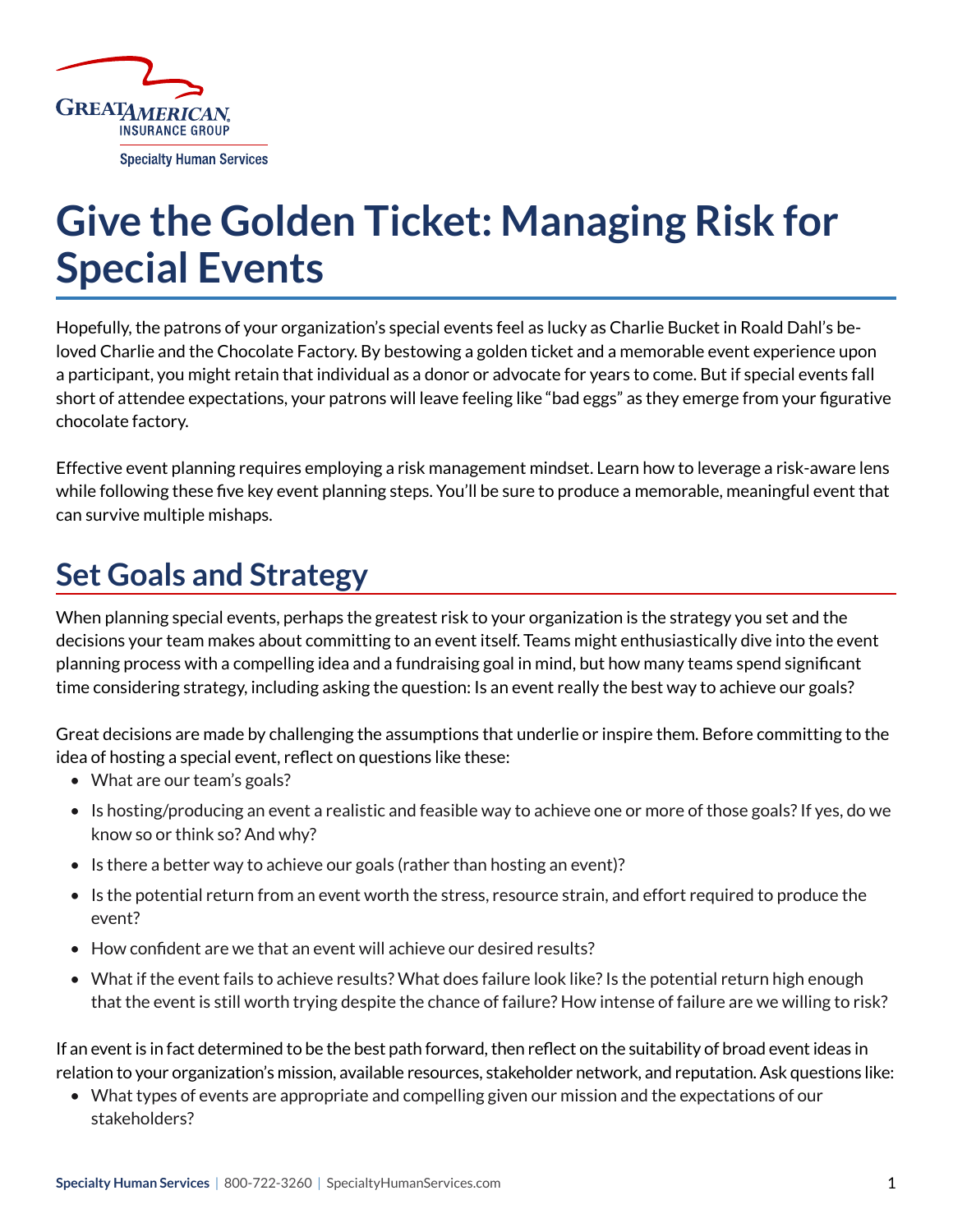- Should we focus on producing a single event or plan for the possibility of expanding the event, for example, as a recurring event? Or should we conceptualize the event as a single component of a broader campaign, project, or initiative we are working on?
- What financial (or other) gain must we secure from an event in order to consider it successful? Is a successful outcome likely or even possible?
- What is our appetite for achieving success? How much money, time, effort, etc. are we willing to invest in order to achieve a successful outcome? Is there anything we are unwilling to do in order to succeed?
- If our event fails to achieve its stated goals, or if something goes terribly wrong, what type of consequences—both negative and positive—might we face? How might our organization's reputation be affected in the short- and long-term?
- Might there be any surprising consequences if the event surpasses all of our goals and is considered a huge success?

## **Design the Event Program**

After setting a general direction for the event, begin planning the event program and content while considering potential risk issues like:

- Relevance and reliability of event program and content to truly catalyze the behaviors you hope to influence in attendees (e.g., donating, advocating, participating, learning, etc.)
- Appropriateness of event content in relation to the values, cultures, and demographics of your target audience (e.g., planning a corporate conference that conflicts with a religious holiday; planning a private primary school's fundraising gala without offering childcare options, etc.)
- Due diligence before establishing relationships with guest speakers, performers, sponsors, vendors, and other partners whose values and reputations should align with those of your organization
- Special safety considerations for any vulnerable populations in attendance (e.g., youth, developmentally disabled individuals, survivors of trauma, etc.)
- Possibility of **serving alcohol** as part of the event program

While planning your event's content, strive to plan one or more alternatives for each component of the program. If for any reason the event program cannot be executed as designed, your team will have a backup plan in place.

## **Plan for Logistics**

Consider risk when planning for each logistical component or function of your event, from attendee safety to marketing to registration to vendor relationships, and more. With your team's help, reflect on whether you have contingency plans in place—both for your event planning processes and for the components of the event itself. Whenever possible, test technology, inspect venues, rehearse programming, fortify vendor and sponsor relationships, and triple-check that all your expectations are being met in advance of the event. Also proactively manage **[common event planning mistakes](https://www.specialevents.com/corporate-events/five-most-common-event-planning-mistakes-and-how-avoid-them)** identified by event professionals, your peer organizations, and your own team.

Prepare a **[crisis management and cancellation plan](https://www.specialevents.com/blog/lights-camera-crisis-guide-crisis-planning-and-management-special-events)** in case a major emergency threatens to derail your event before the day-of-show. Also collaborate with your venue, partners, and local first responders to prepare an emergency response and evacuation plans should serious dangers arise during the event. Many resources exist online to help event planners prepare to handle on-site emergencies, such as: